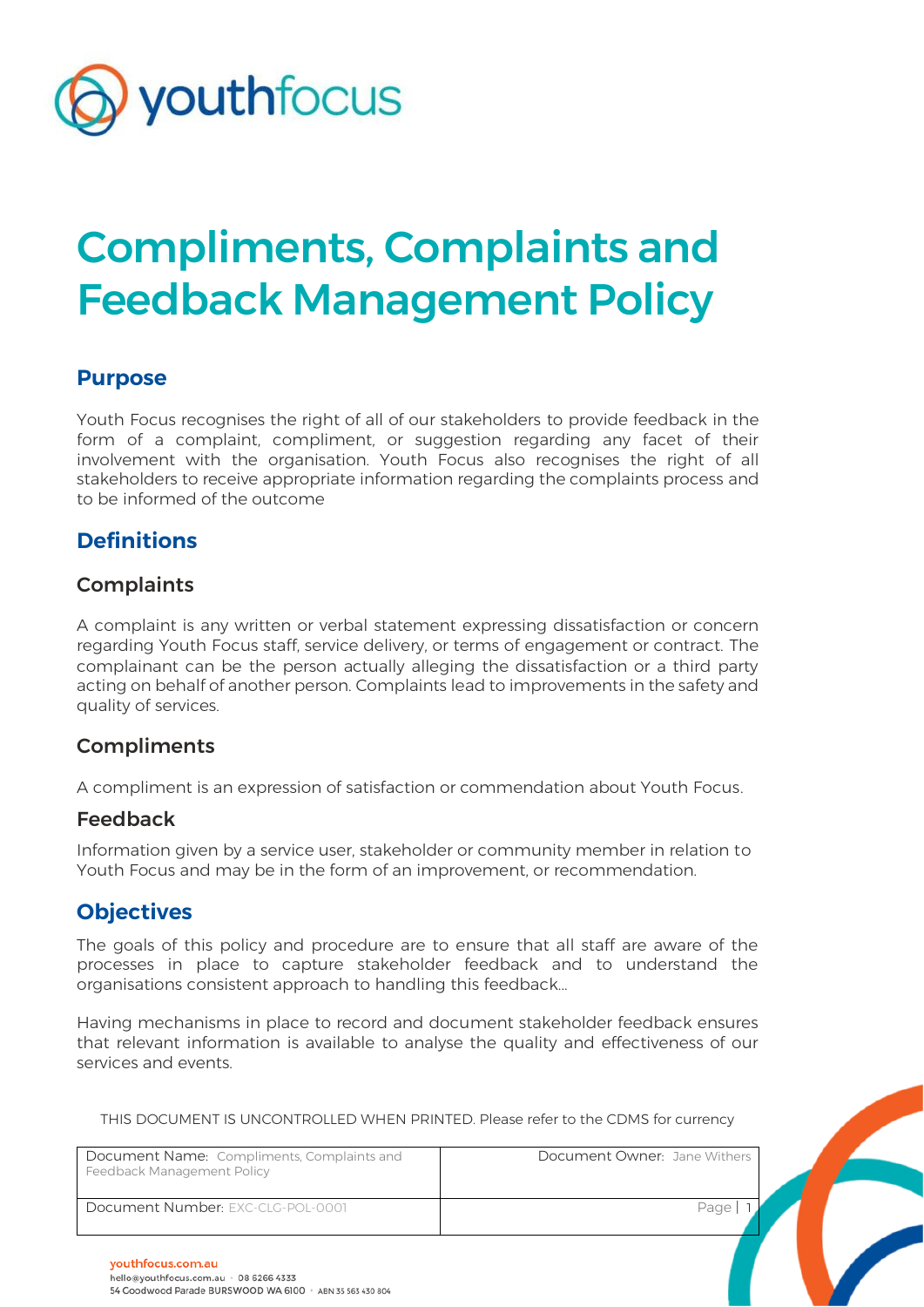

## **Scope**

This policy is applicable to all employed and contracted staff providing direct or indirect services to Youth Focus clients and supporters.

## **Policy**

Youth Focus's complaints management is guided by the following principles:

- 1. Visible- Youth Focus shall provide information on how clients can lodge a complaint, upon their entry to the service.
- 2. Accessible Youth Focus stakeholders are able to provide feedback via telephone, on-line, written onto a feedback form or discussed face to face with staff.
- 3. Responsiveness
	- Vulnerable clients- Youth Focus must be flexible when dealing with complaints and be alert to the needs of vulnerable clients. Staff should show a readiness to deal with a guardian, friend, advocate or other person who acts on behalf of a complainant. That person's authority to act on the complainant's behalf could need to be verified if personal information is involved.
	- All complaints should, in the first instance, be directed to the relevant Manager. The Manager shall manage the complaint process. The Manager should contact the complainant by phone or in writing within three working days of receiving the complaint.
- 4. Taken seriously In line with Youth Focus's "Client Rights and Responsibilities", all stakeholders, irrespective of their age or ability, have the right to make a complaint and have their feedback taken seriously.
- 5. Confidentiality Youth Focus stakeholders have a right to expect that their privacy will be respected and their complaint will be investigated in private. Complaint information should be stored on a system that is separate from other recordkeeping systems. Access to the complaints database should be restricted to authorised staff. Except to the extent necessary, a complainant's identity or personal details should not be disclosed to other staff.
- 6. Investigation Every reasonable effort should be made to investigate all the relevant circumstances and information surrounding a complaint.

| Document Name: Compliments, Complaints and<br>Feedback Management Policy | Document Owner: Jane Withers |  |
|--------------------------------------------------------------------------|------------------------------|--|
| Document Number: EXC-CLG-POL-0001                                        | Page                         |  |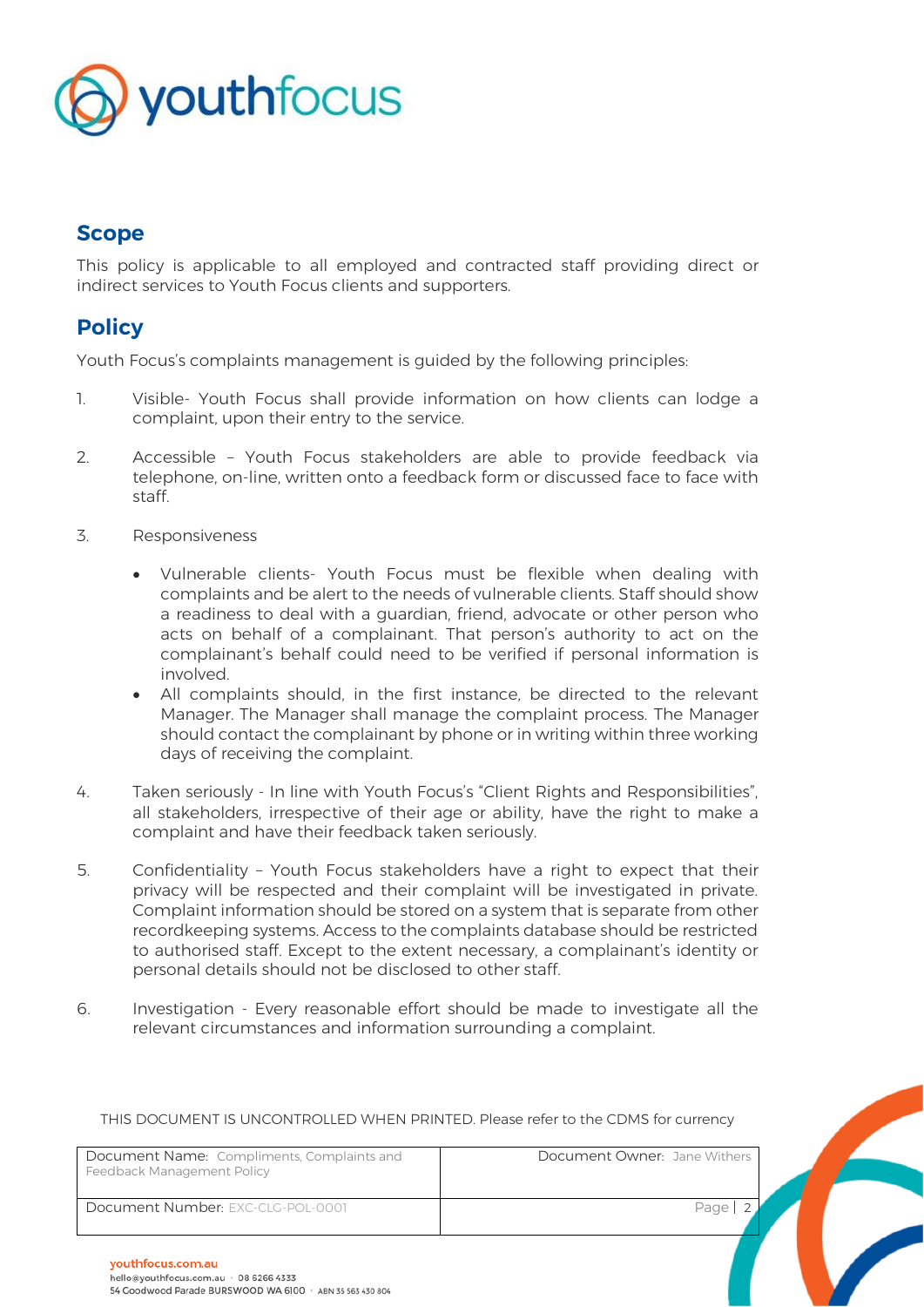

- 7. Customer-Focused Approach Youth Focus adopt a customer-focused approach, be open to feedback including complaints, and show commitment to resolving complaints by its actions.
- 8. Resolution of complaint following an appropriate investigation Youth Focus will offer a response. The decision or action taken to correct the issue or prevent it from re-occurring will be communicated to the complainant as soon as the decision or action is taken.
- 9. Accountability Youth Focus will ensure that accountability for and reporting on the actions and decisions of the organisations with respect to complaints handling is clearly established.
- 10. Continual Improvement the continual improvement of the complaints handling process and the quality of services is a permanent objective of Youth Focus.

### **Review & Responsibility**

Complaints, Compliments and Feedback are escalated to the Executive Leadership Team responsible.

All will be added to the appropriate registers managed by the Quality Manager. Corrective Actions and Continuous Improvements will be recorded and tabled in the appropriate working groups.

| POLICY SPONSOR      | <b>General Manager Finance and Corporate Services</b> |
|---------------------|-------------------------------------------------------|
| INITIAL ENDORSEMENT | December 2012                                         |
| LAST REVIEWED       | February 2019                                         |
| LAST AMENDED        | February 2019                                         |
| NEXT REVIEW DATE    | February 2020                                         |

| Document Name: Compliments, Complaints and<br>Feedback Management Policy | Document Owner: Jane Withers |  |
|--------------------------------------------------------------------------|------------------------------|--|
| Document Number: EXC-CLG-POL-0001                                        | Page                         |  |